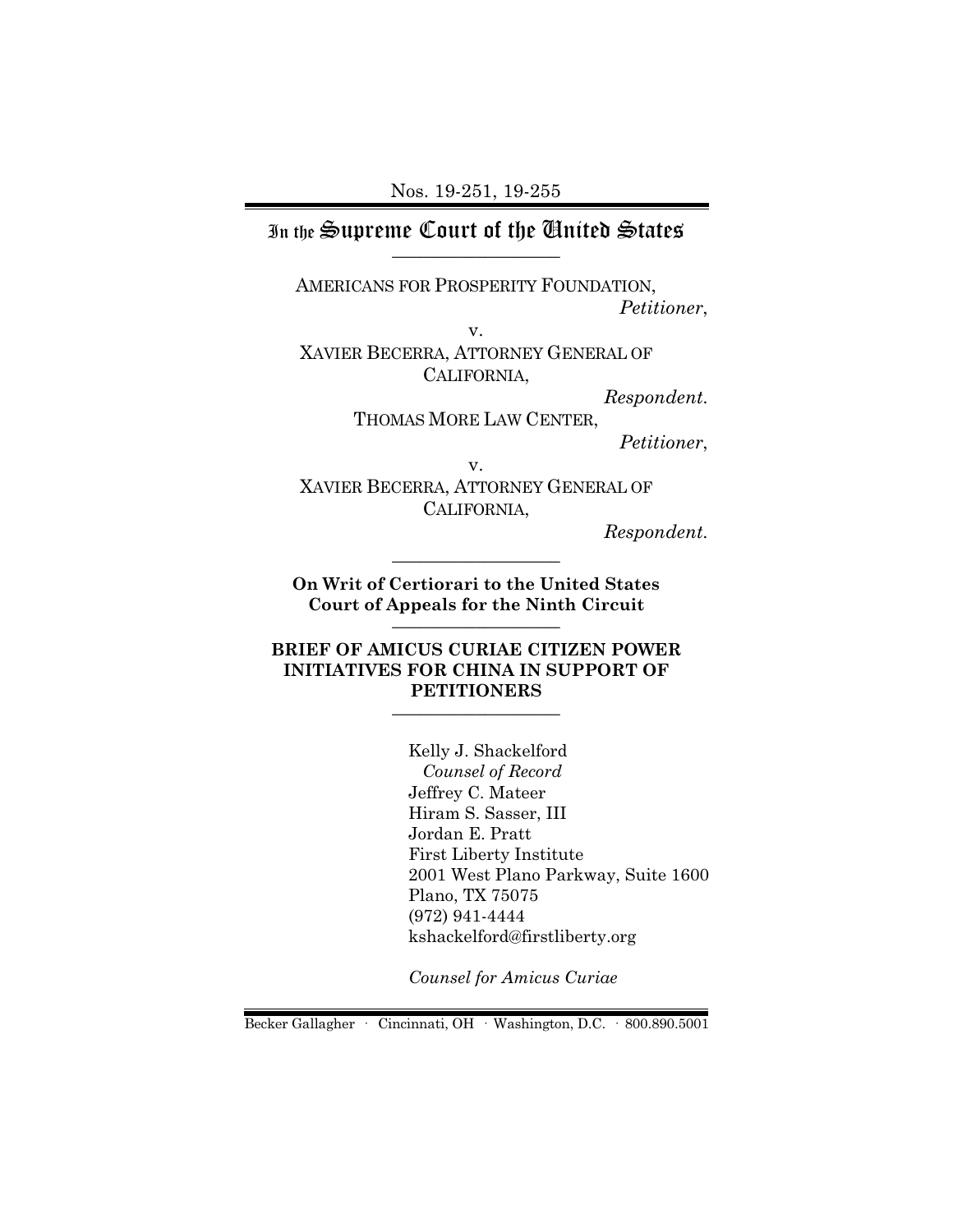# **TABLE OF CONTENTS**

| TABLE OF AUTHORITIES  ii                                                                                                                         |
|--------------------------------------------------------------------------------------------------------------------------------------------------|
| INTEREST OF AMICUS CURIAE 1                                                                                                                      |
| SUMMARY OF ARGUMENT  2                                                                                                                           |
|                                                                                                                                                  |
| I. Disclosure May Subject Donors to Reprisals Not<br>Only by the Public, but Also by Domestic and                                                |
| II. California's Regime and the Ninth Circuit's<br>Approach Are Inadequate to Protect Against the<br>Range of Reprisals that Donors Can Suffer 9 |
|                                                                                                                                                  |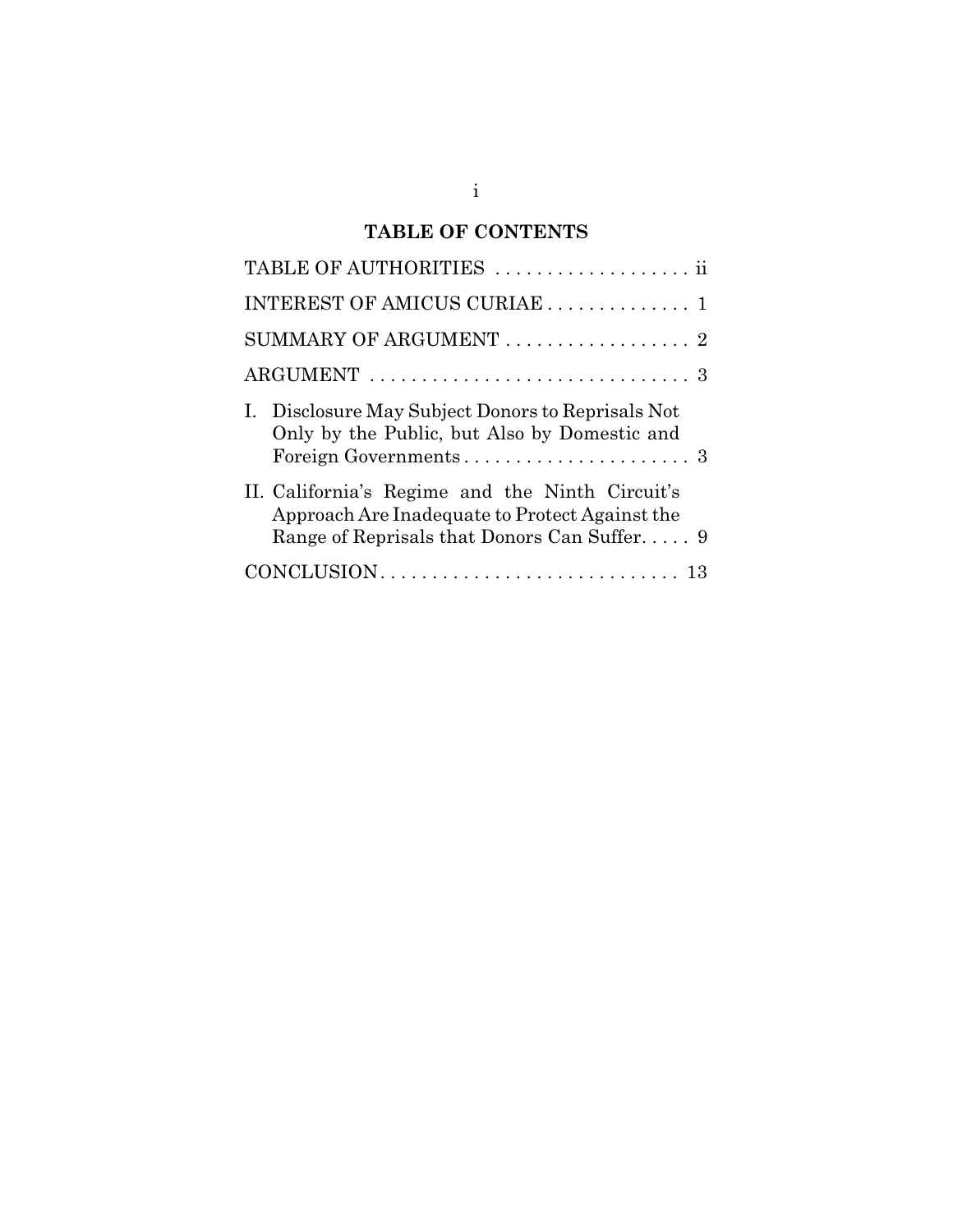# **TABLE OF AUTHORITIES**

## **CASES**

| Am. Communications Ass'n v. Douds,                                                               |
|--------------------------------------------------------------------------------------------------|
| Ams. for Prosperity Found. v. Becerra,<br>900 F.3d 1000 (9th Cir. 2018). 10                      |
| Ams. for Prosperity Found.,<br>903 F.3d F.3d 1000 (9th Cir. 2018)  11                            |
| Ams. for Prosperity Found. v. Becerra,<br>919 F.3d 1177 (9th Cir. 2019). $\dots \dots$ 9, 10, 12 |
| Ams. for Prosperity Found. v. Harris,<br>182 F. Supp. 3d (C.D. Cal. 2016) 9, 11                  |
| Buckley v. Valeo,                                                                                |
| Gibson v. Fla. Legislative Investigative Comm'n,                                                 |
| NAACP v. Alabama ex rel. Patterson,                                                              |
| <b>STATUTES</b>                                                                                  |
|                                                                                                  |
|                                                                                                  |
|                                                                                                  |
|                                                                                                  |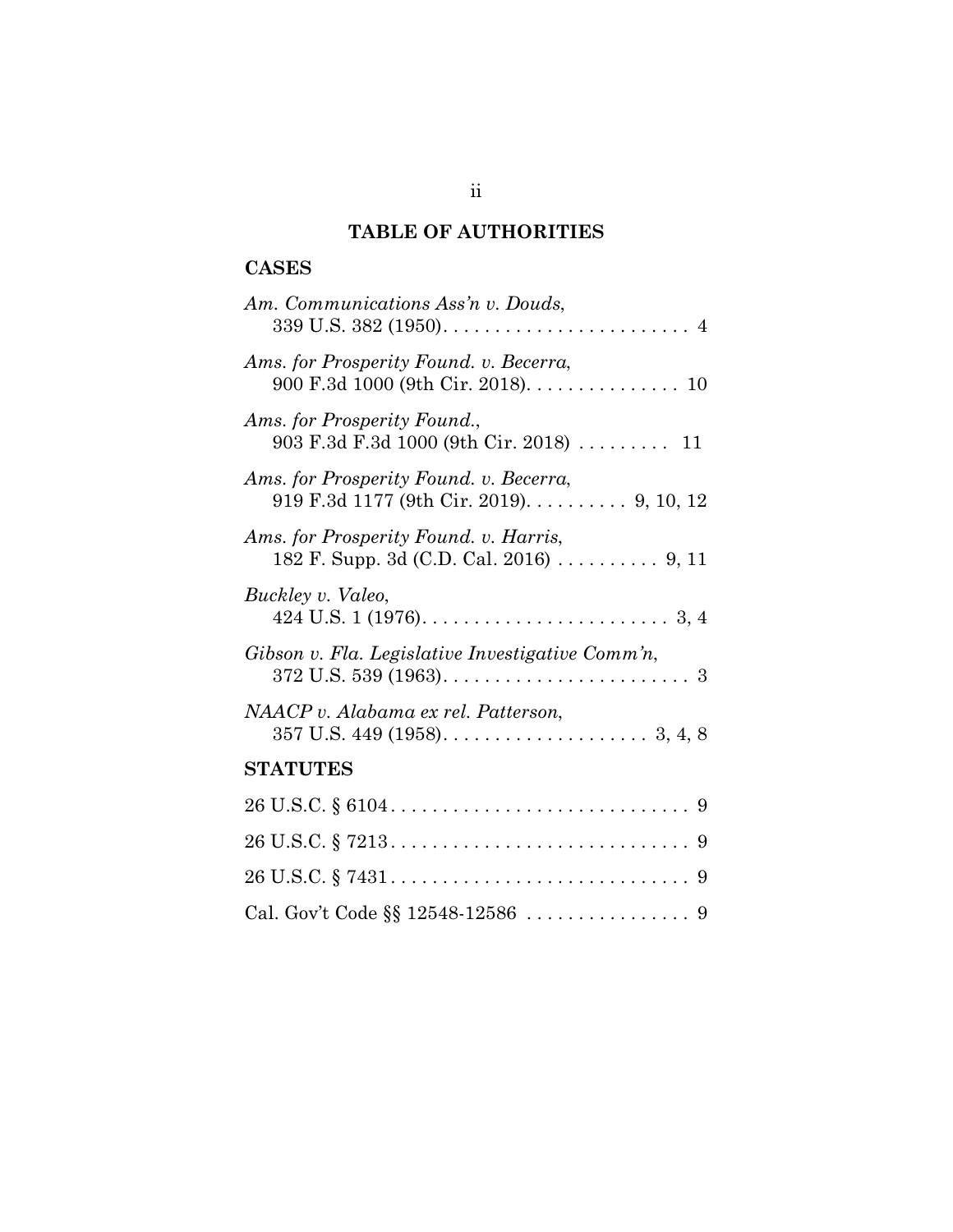# **REGULATIONS**

| Cal. Code Regs. tit. $11 (2020) \ldots \ldots \ldots \ldots \ldots$                                                                                                                                 |
|-----------------------------------------------------------------------------------------------------------------------------------------------------------------------------------------------------|
|                                                                                                                                                                                                     |
| <b>OTHER AUTHORITIES</b>                                                                                                                                                                            |
| 2019 Tex. Gen. Laws 666 (June 10, 2019) $\ldots \ldots 5$                                                                                                                                           |
| About Us, Citizen Power Initiatives for China,<br>https://www.citizenpowerforchina.org/about-us/.                                                                                                   |
|                                                                                                                                                                                                     |
| Chinese Dissident, Official Trade Barbs at UN<br>Rights Body, AP News (Mar. 20, 2018),                                                                                                              |
| Acacia Coronado, Chick-fil-A No Longer Pursuing<br>Restaurant at San Antonio Airport After Chain's<br>Plans Denied More than a Year Ago, USA Today<br>(Sept. 14, 2020), http://bit.ly/2ZE7ZIr  4, 5 |
|                                                                                                                                                                                                     |
| Initiatives, Citizen Power Initiatives for China,<br>https://www.citizenpowerforchina.org/initiatives/                                                                                              |
| Robert King, RFRA: Boycotts, Bans, and a Growing<br>Backlash, Indianapolis Star (Apr. 2, 2015),                                                                                                     |
| Our Team – Board of Directors, Citizen Power<br>Initiatives for China, https://www.citizenpower                                                                                                     |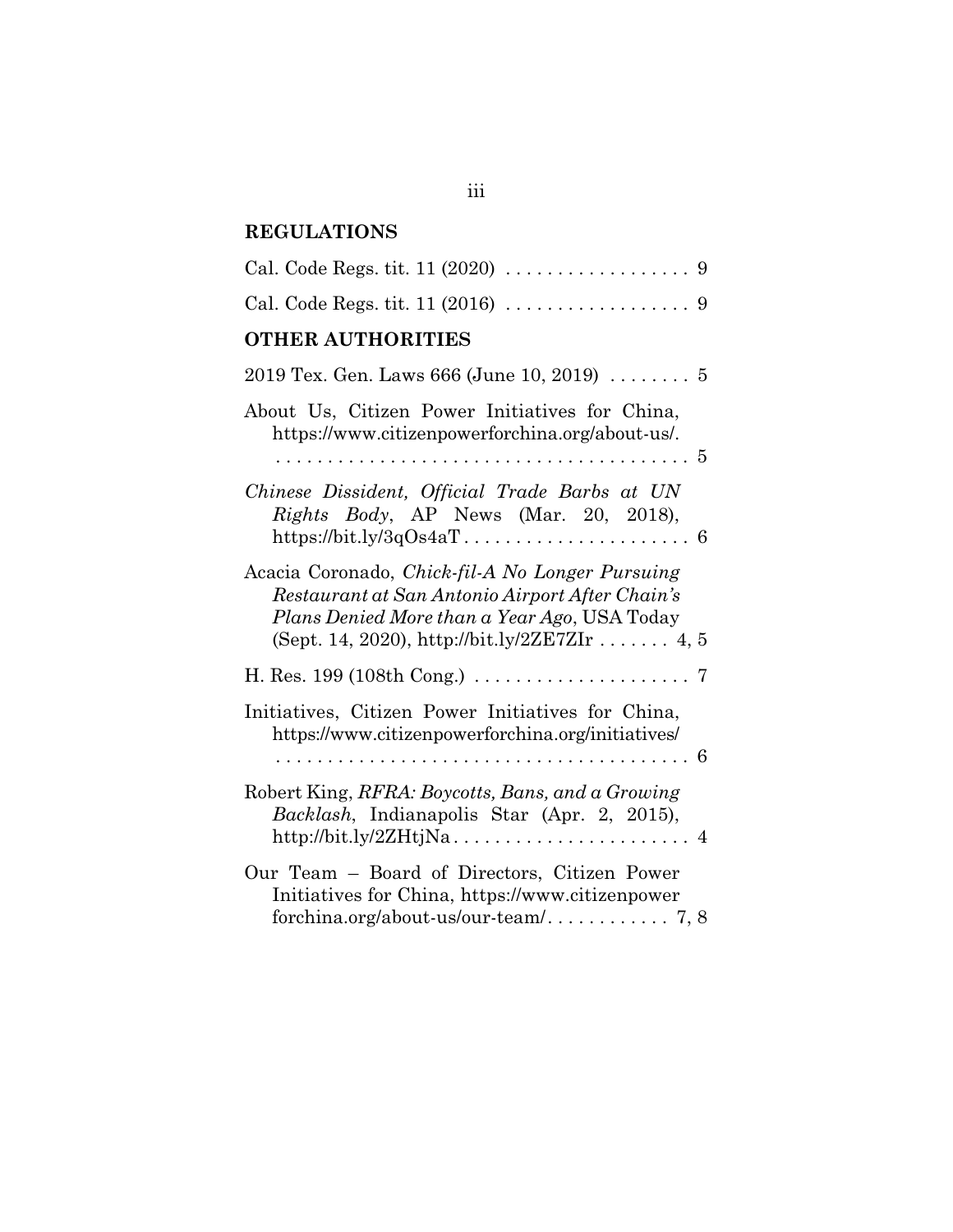| Press Release, Statement on the Chinese Foreign<br>Ministry's Smearing of Citizen Power Initiatives<br>for China and Its Founder and President, Dr.<br><i>Yang Jianli</i> , Citizen Power Initiatives for China<br>$(Aug. 25, 2019), http://bit.ly/3skNtZr 6$ |
|---------------------------------------------------------------------------------------------------------------------------------------------------------------------------------------------------------------------------------------------------------------|
| David Roach, Chick-fil-A Stops Giving to Salvation<br>Army, FCA Amid LGBT Protests, Christianity<br>Today (Nov. 18, 2019), http://bit.ly/3qJUWkE 4                                                                                                            |
| John Ruwitch, U.S. Senators Step Up Campaign to<br><i>Free Academic</i> , The Guardian (June 16, 2005),                                                                                                                                                       |
| David E. Sanger, et al., Scope of Russian Hacking<br>Becomes Clear: Multiple U.S. Agencies Were Hit,<br>N.Y. Times $(Dec. 14, 2020)$ , http://nyti.ms/                                                                                                        |
| Justin Sink & John Walcott, Chinese Hackers Said<br>to Breach Federal Personnel Data Files,<br>Bloomberg News (June 4, 2015), http://bloom.bg/<br>$2MoCgbe \ldots \ldots \ldots \ldots \ldots \ldots \ldots \ldots \ldots \ldots 12$                          |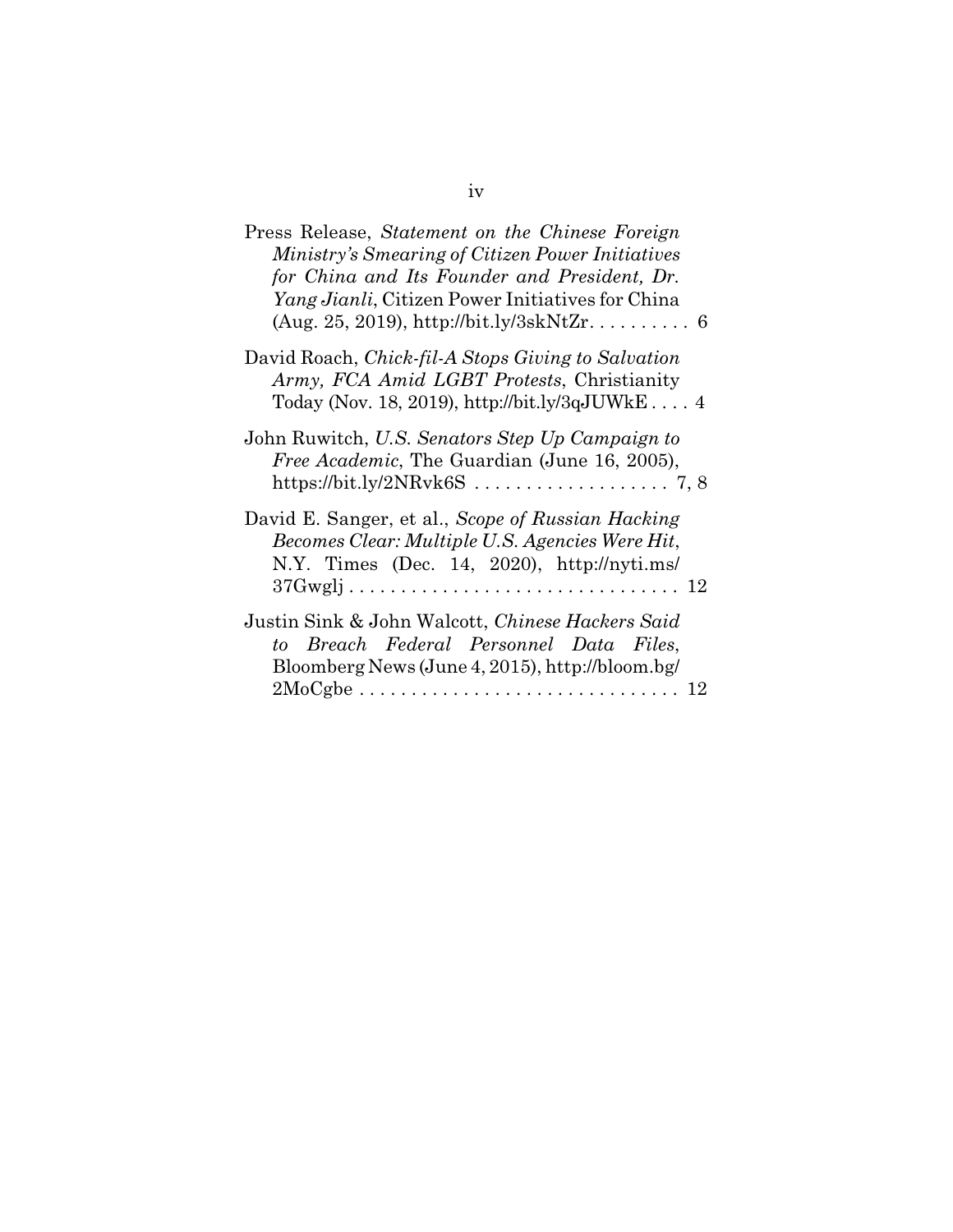#### **INTEREST OF AMICUS CURIAE**

Citizen Power Initiatives for China is a nonprofit organization dedicated to advancing a peaceful transition to democracy in China through constitutional reform. Among other human-rights abuses, it has drawn attention to the Chinese regime's oppression of religious and ethnic minorities, including the Uighurs. Its founder and president, Dr. Yang Jianli, narrowly escaped capture as he witnessed the Tiananmen Square massacre, and following his return to China, he was imprisoned until diplomatic efforts by the international community — including the United States — procured his release. Immediately following his return to the United States, he formed Citizen Power Initiatives, which has seen at least one of its major donors imprisoned in China. As an amicus, Citizen Power Initiatives maintains an interest in protecting its donors' privacy to shield them from threats, harassment, and reprisals by the Chinese government and those acting on its behalf, so that it may continue to advocate for a peaceful democratic transition in China.

Citizen Power Initiatives receives donations from contributors in California.<sup>1</sup>

<sup>&</sup>lt;sup>1</sup> Attorneys from First Liberty Institute authored this brief as counsel for amicus curiae. No attorney for any party authored any part of this brief, and no one apart from First Liberty Institute made any financial contribution toward the preparation or submission of this brief. Petitioners have filed letters granting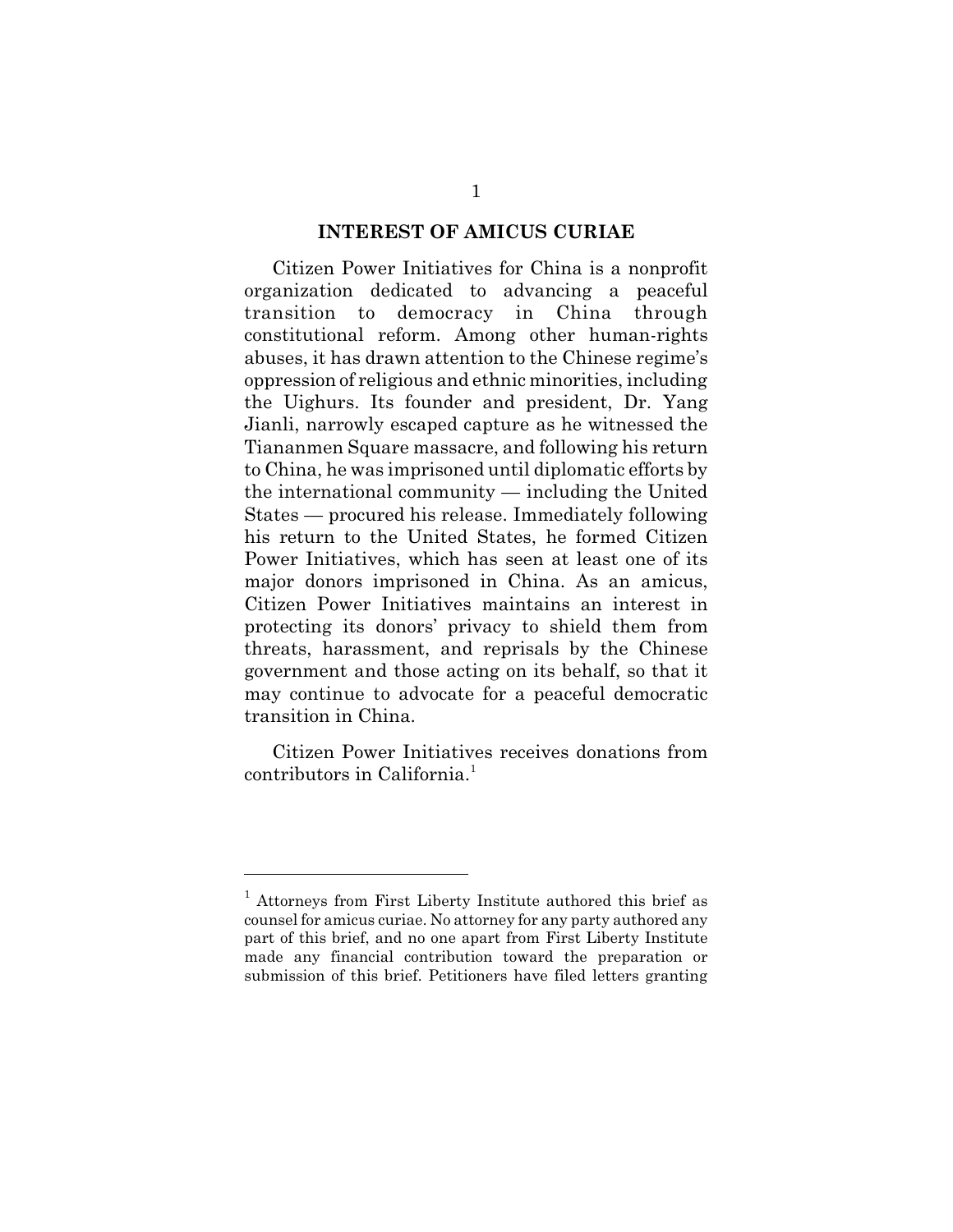#### **SUMMARY OF ARGUMENT**

The liberties that the First Amendment expressly guarantees depend on a vigorous protection of the auxiliary freedom of association. Blanket donordisclosure regimes like California's create an intolerable risk of exposure and thus severely abridge that freedom. Exposure of a group's members and donors can subject them to significant reprisals by the public and therefore dissuade further membership and donations — a fact that this Court has acknowledged when marking the freedom of association's contours.

In adjudicating this case, this Court also should account for the modern rise of "cancel culture," and for the reprisals that domestic and foreign governments direct against those who contribute to groups that dare speak against their orthodoxy. Among the victims of such reprisals are donors to religious ministries and charities and donors to organizations that hold foreign governments accountable for their human-rights abuses. California's regime — and the Ninth Circuit's mistaken approach upholding it — are insufficient to protect groups from these kinds of reprisals, just as they are insufficient to protect them from reprisals by the public.

blanket consent to amicus curiae briefs pursuant to Supreme Court Rule 37.3(a), and Respondent has consented to the filing of this brief. Therefore, all parties have consented to the filing of this brief.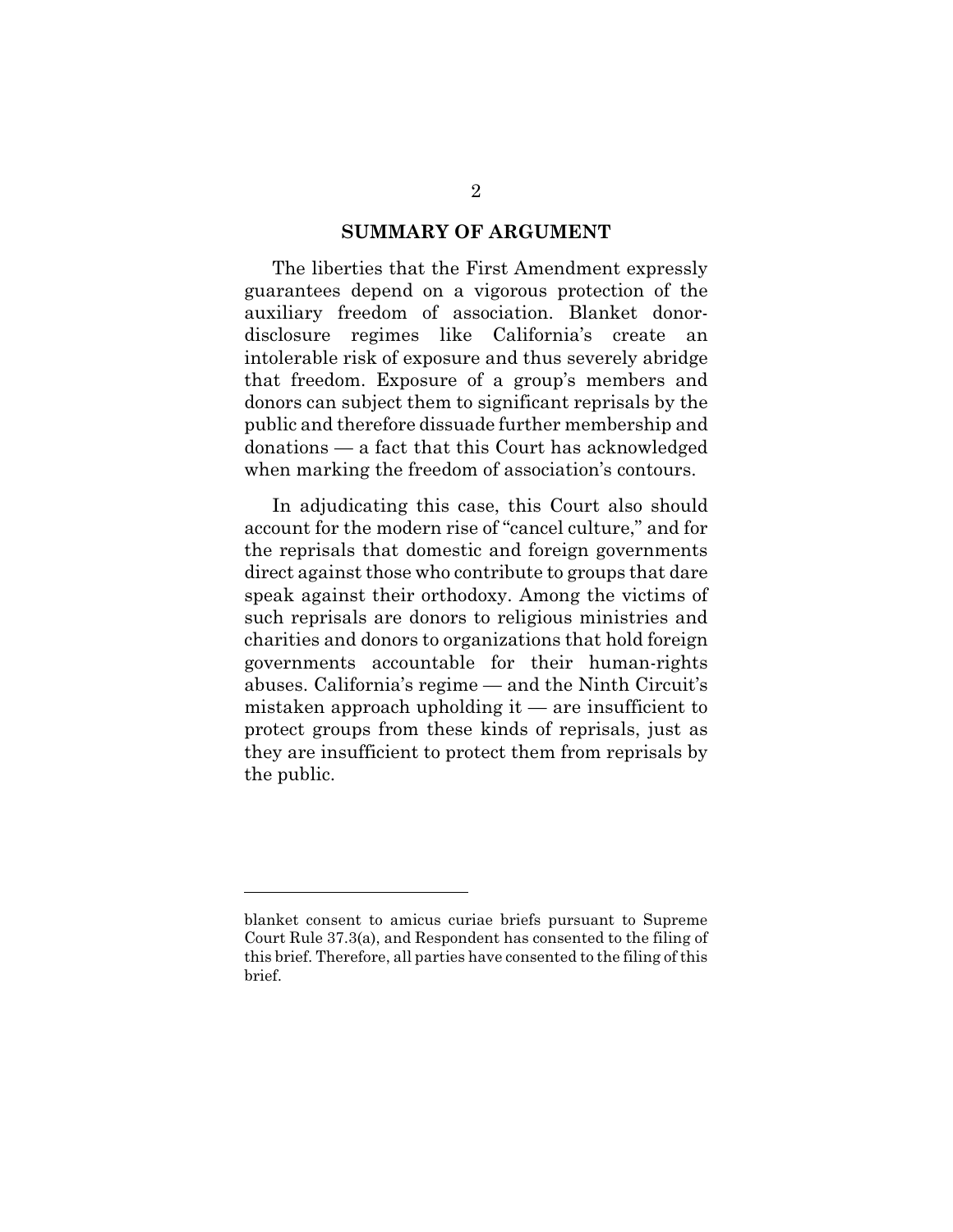#### **ARGUMENT**

## **I. Disclosure May Subject Donors to Reprisals Not Only by the Public, but Also by Domestic and Foreign Governments.**

The First Amendment expressly guarantees the free exercise of religion, the freedoms of speech and of the press, and the right of peaceful assembly and petition, but these cherished liberties necessarily imply the freedom of association. As this Court has recognized, "[e]ffective advocacy of both public and private points of view, particularly controversial ones, is undeniably enhanced by group association," and "[i]t is beyond debate that freedom to engage in association for the advancement of beliefs and ideas" is protected by the Constitution. *NAACP v. Alabama ex rel. Patterson*, 357 U.S. 449, 460 (1958). Likewise, group association is vital to  $-$  and an implicit component of  $-$  the free exercise of religion. *See Gibson v. Fla. Legislative Investigative Comm'n*, 372 U.S. 539, 565 (1963) (Douglas, J., concurring) ("Registering as a student in a school or joining a faculty is as vital to freedom of expression as joining a church is to the free exercise of religion.").

The freedom of association would mean little if the government had carte blanche to compel the disclosure of an association's members or donors, and this Court, therefore, has subjected such disclosures to "exacting scrutiny." *Buckley v. Valeo*, 424 U.S. 1, 64 (1976). When exposed, members and donors may endure "harassment or retaliation," *id.* at 68, "economic reprisal, loss of employment, threat of physical coercion, and other manifestations of public hostility," *Patterson*, 357 U.S.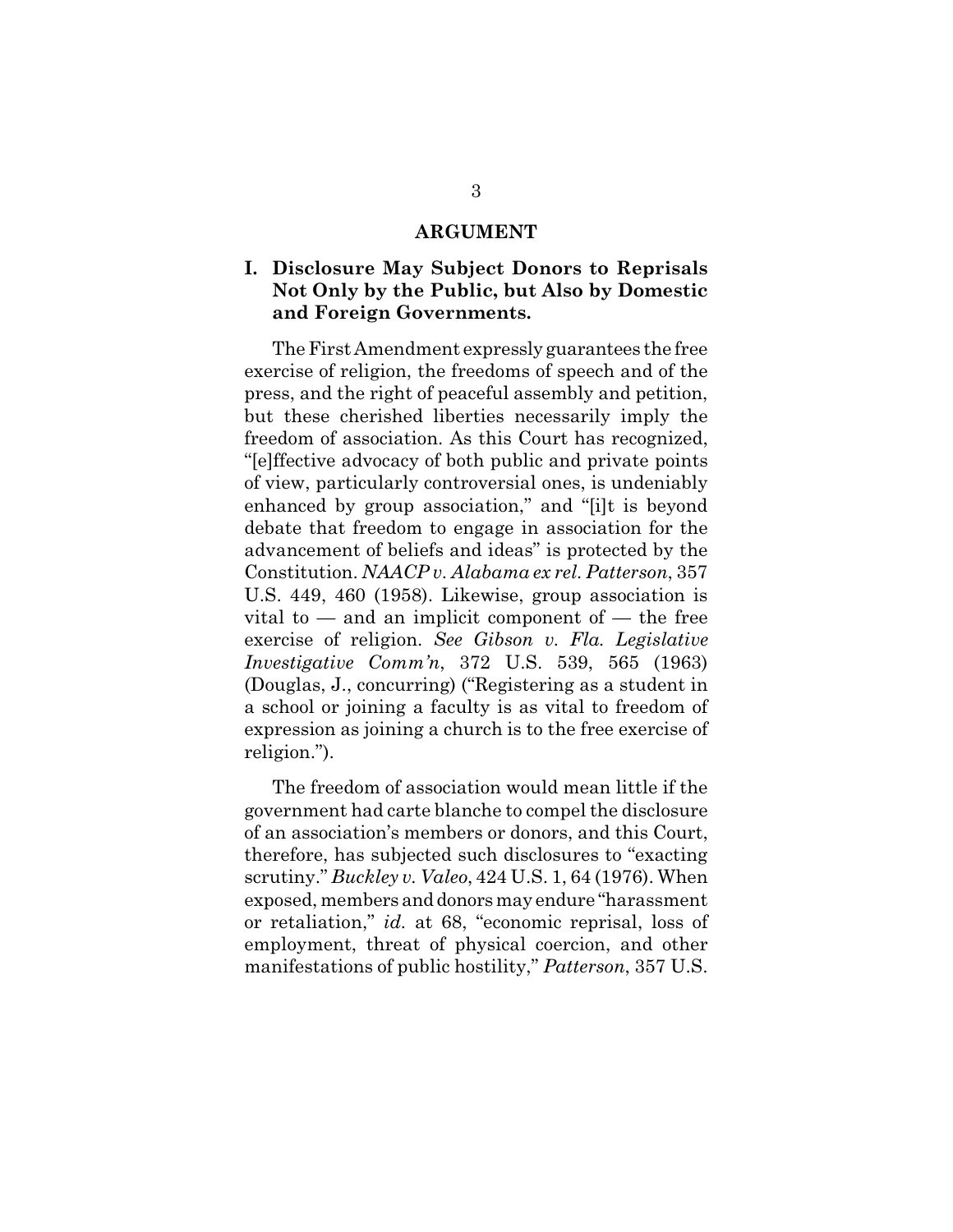at 462. These consequences may "induce members to withdraw from the [group] and dissuade others from joining it," *id.* at 463, and may "deter some individuals who otherwise might contribute" from making donations, *Buckley*, 424 U.S. at 68. In this respect, compelled disclosure of an organization's members and donors can have the same chilling effect as "'[a] requirement that adherents of particular religious faiths or political parties wear identifying arm-bands.'" *Patterson*, 357 U.S. at 462 (quoting *Am. Communications Ass'n v. Douds*, 339 U.S. 382, 402 (1950)).

American society may look quite different today than it did in 1958, but this Court's observations regarding the chilling effect of compelled disclosures still ring true. In today's "cancel culture" climate, donors may become targets for harassment and economic reprisal simply because they express support for traditional values or give to venerable religious ministries and charities. Even a well-known fast-food chain fell victim to this trend. *See* David Roach, *Chickfil-A Stops Giving to Salvation Army, FCA Amid LGBT Protests*, Christianity Today (Nov. 18, 2019), http://bit.ly/3qJUWkE. Indeed, bedrock values like religious liberty that enjoyed near-unanimous bipartisan support just three decades ago are now met with overt hostility by powerful segments of modern society. *See, e.g.*, Robert King, *RFRA: Boycotts, Bans, and a Growing Backlash*, Indianapolis Star (Apr. 2, 2015), http://bit.ly/2ZHtjNa. And these threats to associational freedom can come not only from the public, but also from governments that reinforce cancel culture with cancellations of their own. *See, e.g.*, Acacia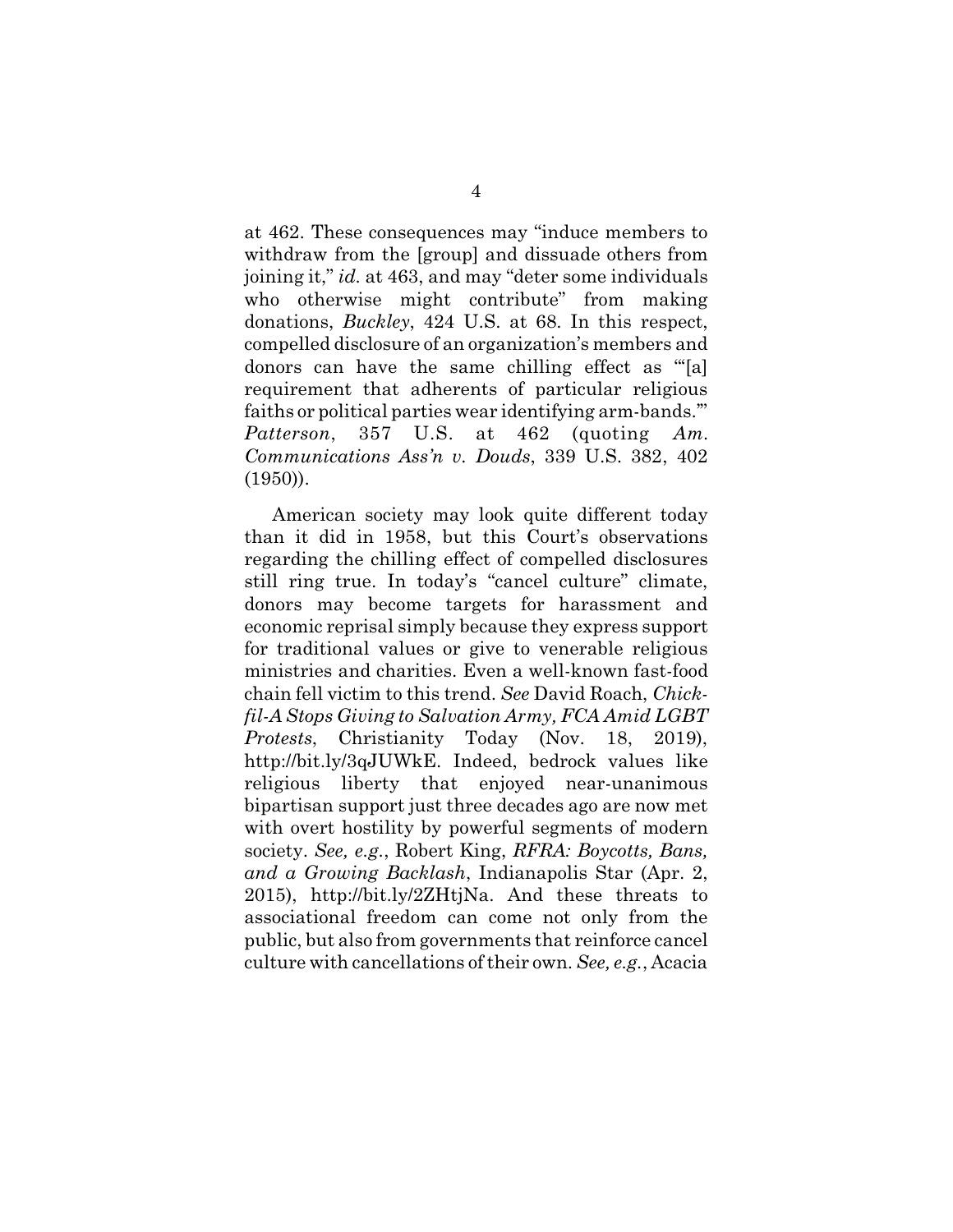Coronado, *Chick-fil-A No Longer Pursuing Restaurant at San Antonio Airport After Chain's Plans Denied More than a Year Ago*, USA Today (Sept. 14, 2020), http://bit.ly/2ZE7ZIr. At least one state has determined that this latter problem of cancellation-by-government warrants a legislative remedy, particularly for donors to religious organizations. *See* 2019 Tex. Gen. Laws 666 (June 10, 2019) (enacting Chapter 2400 of the Texas Government Code, "Protection of Membership in and Support to Religious Organizations," Tex. Gov't Code §§ 2400.001–.005).

As disturbing as these trends are, even more disturbing is the intimidation and coercion that may befall contributors to organizations that combat corruption and human-rights abuses by foreign powers — something that Citizen Power Initiatives for China knows all too well. Citizen Power Initiatives advocates for a peaceful transition to democracy in China. *See* About Us, Citizen Power Initiatives for China, https://www.citizenpowerforchina.org/about-us/.<sup>2</sup> It furthers its mission through a combination of research and advocacy, monitoring the Chinese government's human-rights abuses and working with NGOs and democratic governments around the world to curtail these abuses and rescue Chinese political prisoners. The organization does groundbreaking work to

<sup>&</sup>lt;sup>2</sup> From time to time, amicus Citizen Power Initiatives' website is offline due to cyber attacks. The links to its website that are cited in this brief were operational at the time that the brief was written, but amicus cannot guarantee that they will be continuously operational during the pendency of this case. If any link does not function at the time that this brief is reviewed, the reader may try to access the link at a later time.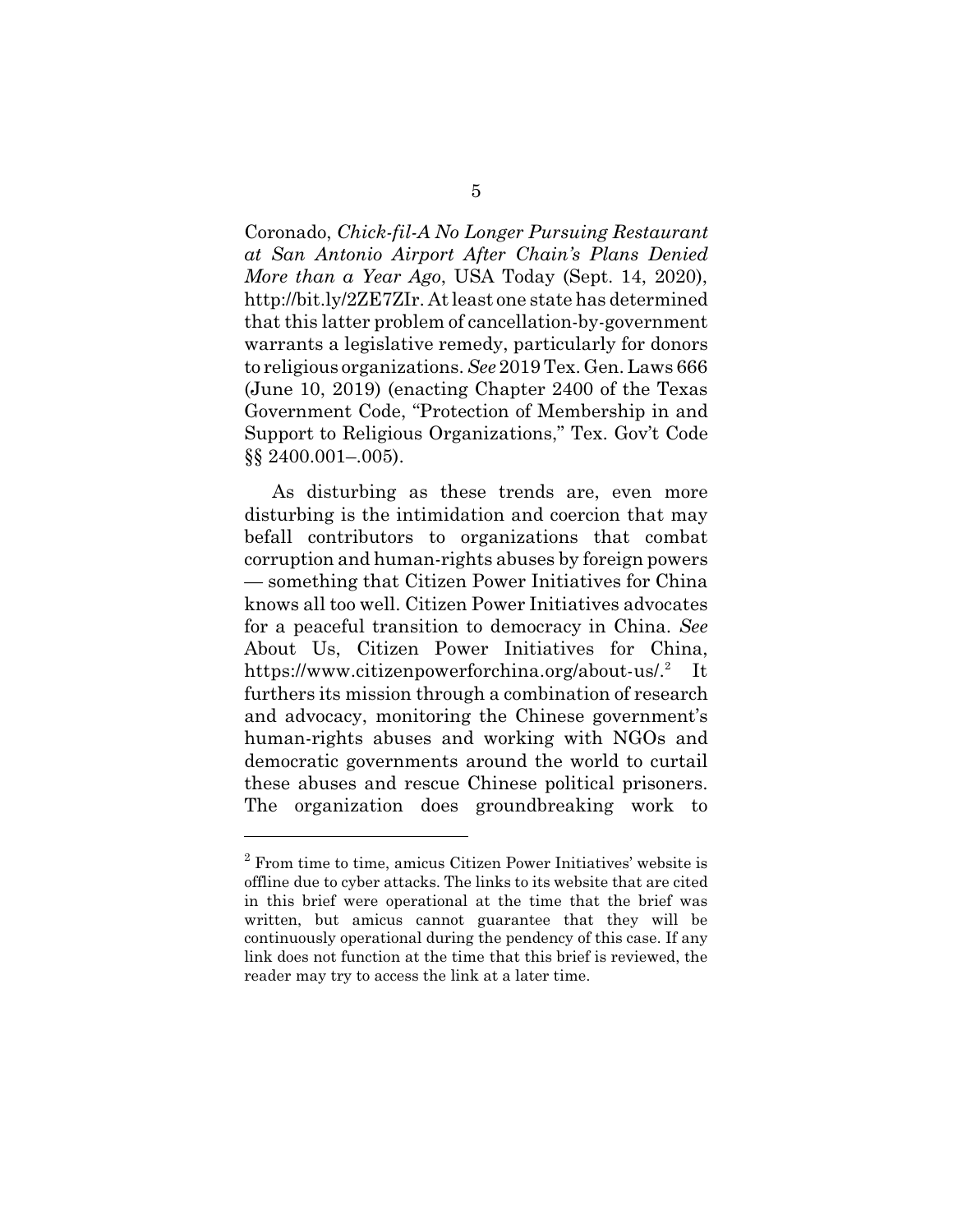highlight the communist regime's exploitation and abuse of the Uighurs. Its interethnic interfaith leadership conferences — begun with guidance from the Dalai Lama — bring together religious and ethnic minorities to foster cooperation in the movement for a democratic China that respects human rights, including religious freedom. And most recently, it documented China's mismanagement of the COVID-19 pandemic. *See* Initiatives, Citizen Power Initiatives for China, https://www.citizenpowerforchina.org/initiati ves/.

Not surprisingly, these activities have garnered reprisals from the Chinese government, which has attacked and sought to discredit Citizen Power Initiatives. For example, on August 22, 2019, the Chinese Foreign Ministry sent a 42-page dossier to various international media outlets concerning Hong Kong's "anti-extradition bill" protests. That dossier smeared Citizen Power Initiatives, its interethnic interfaith leadership conferences, and its founder and president, Dr. Yang Jianli. *See* Press Release, *Statement on the Chinese Foreign Ministry's Smearing of Citizen Power Initiatives for China and Its Founder and President, Dr. Yang Jianli*, Citizen Power Initiatives for China (Aug. 25, 2019), http://bit.ly/3skNtZr. And in 2018, a Chinese diplomat repeatedly heckled Dr. Yang as he delivered remarks before the U.N. Human Rights Council. *See Chinese Dissident, Official Trade Barbs at UN Rights Body*, AP News (Mar. 20, 2018), https://bit.ly/3qOs4aT.

Unfortunately, the Chinese government's reprisals do not stop at words. Nearly all of Citizen Power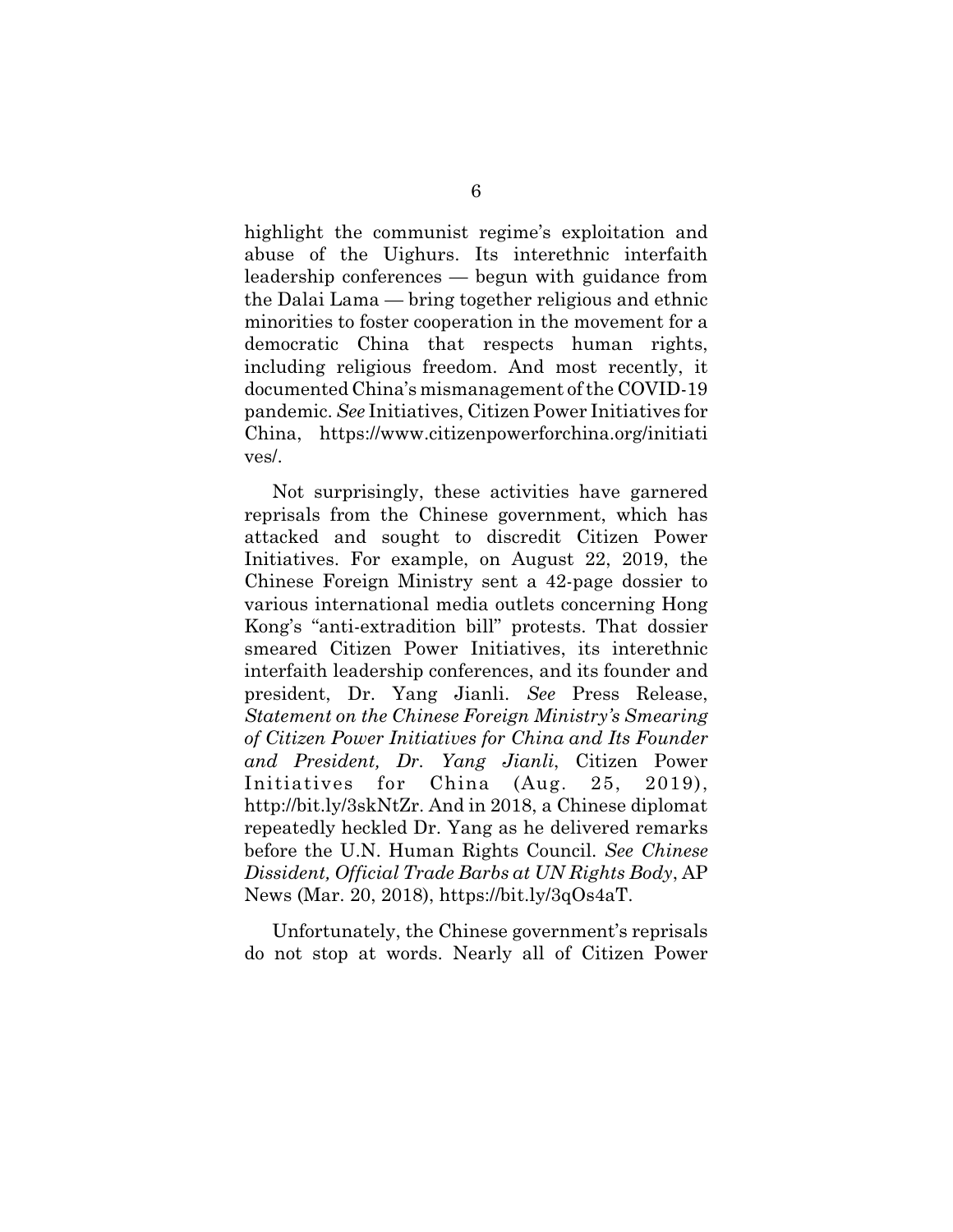Initiatives' donors and potential donors have significant ties to China — family, business, citizenship — and are vulnerable to all manner of coercion. In 2019, China imprisoned one consistent major donor who is based in the country and had yearly travels to the United States. Another major donor discontinued his support after learning that the Chinese government had discovered his donations. In addition, leaders of the organization have spoken with many who are sympathetic to their cause but who cannot lend support for fear of losing their business or subjecting themselves and their families to persecution.<sup>3</sup>

The importance to Citizen Power Initiatives of its donors' privacy, and the consequences of exposure, are unsurprising given the reprisals that its leadership themselves have endured. Once a rising star in the Chinese Communist Party, Dr. Yang witnessed — and narrowly escaped from — the Tiananmen Square massacre. Upon his return to China to support the nonviolent labor movement, he was arrested and imprisoned, with much of that detainment spent in solitary confinement. Only after an international outcry, including a unanimous resolution by the U.S. House of Representatives and a bipartisan letter by 40 U.S. Senators, did Dr. Yang obtain his freedom. *See* Our Team – Board of Directors, Citizen Power Initiatives for China, https://www.citizenpowerfor china.org/about-us/our-team/; *see also* H. Res. 199 (108th Cong.); John Ruwitch, *U.S. Senators Step Up*

 $3$  In sharing these accounts, amicus Citizen Power Initiatives has taken care to avoid disclosing details that would further jeopardize the safety of the individuals involved.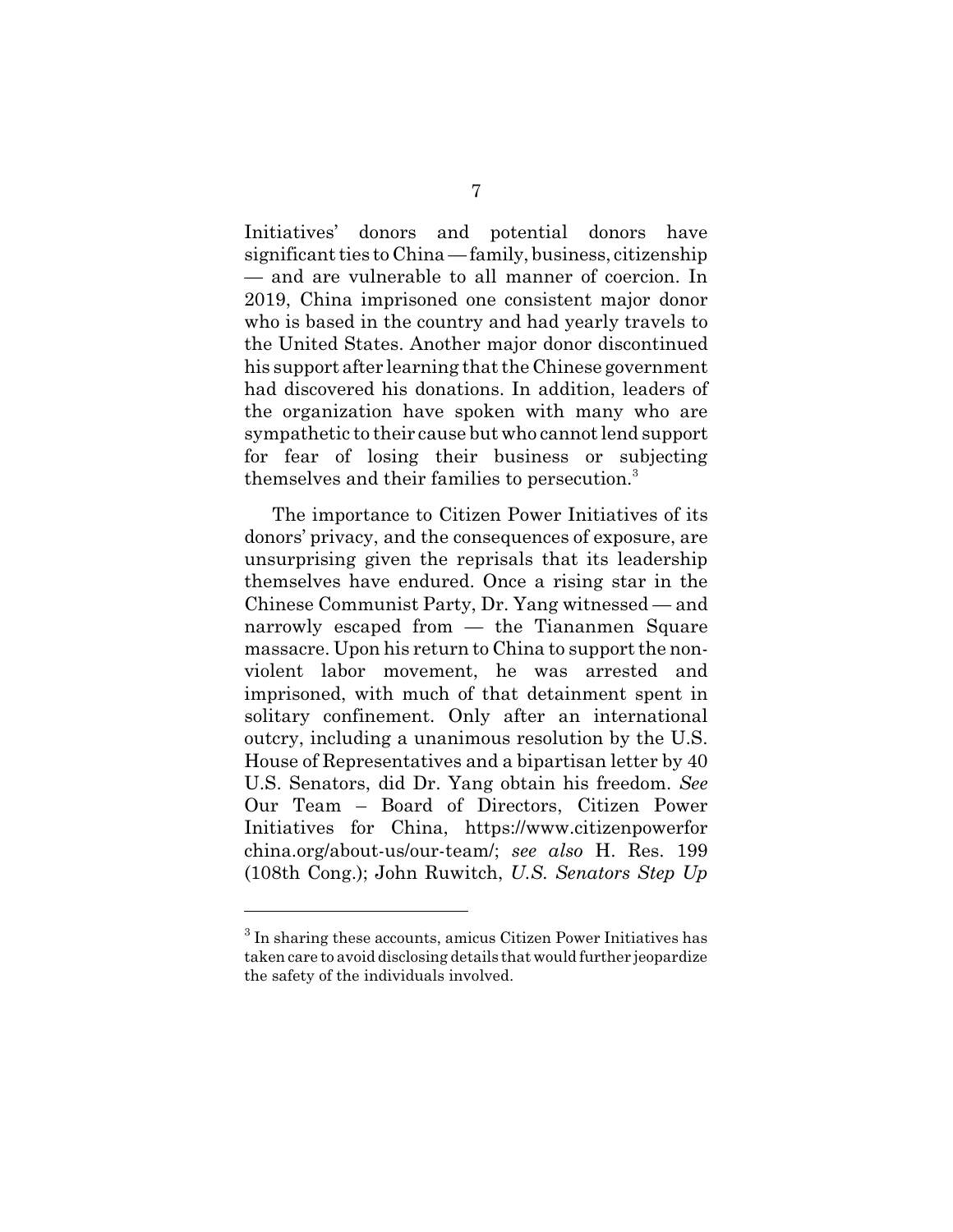### *Campaign to Free Academic*, The Guardian (June 16, 2005), https://bit.ly/2NRvk6S.

At age 16, Citizen Power Initiatives board member Dr. Huang Liping entered a prestigious university in Beijing, eventually earning a Ph.D. in mathematics and becoming one of China's few home-grown university professors in the first generation following the Cultural Revolution. As a young professor, he went on to help lead the pro-democracy student uprising in Tiananmen Square. These activities cost him his prized professorship. He then left for the United States and joined the international movement for freedom in China. *See* Our Team – Board of Directors, Citizen Power Initiatives for China, https://www.citizenpower forchina.org/about-us/our-team/.

This Court's precedents rightly acknowledge the reprisals that can follow disclosure and exposure of a group's members and donors. And they recognize that these reprisals frequently are directed by "private community pressures" toward those who are "dissident[s]" from the prevailing orthodoxy. *Patterson*, 357 U.S. at 462, 463. In adjudicating these cases, amicus Citizen Power Initiatives respectfully asks that this Court also account for the reprisals that domestic and foreign governments may direct toward those who donate to groups that advocate values and freedoms that those governments disfavor.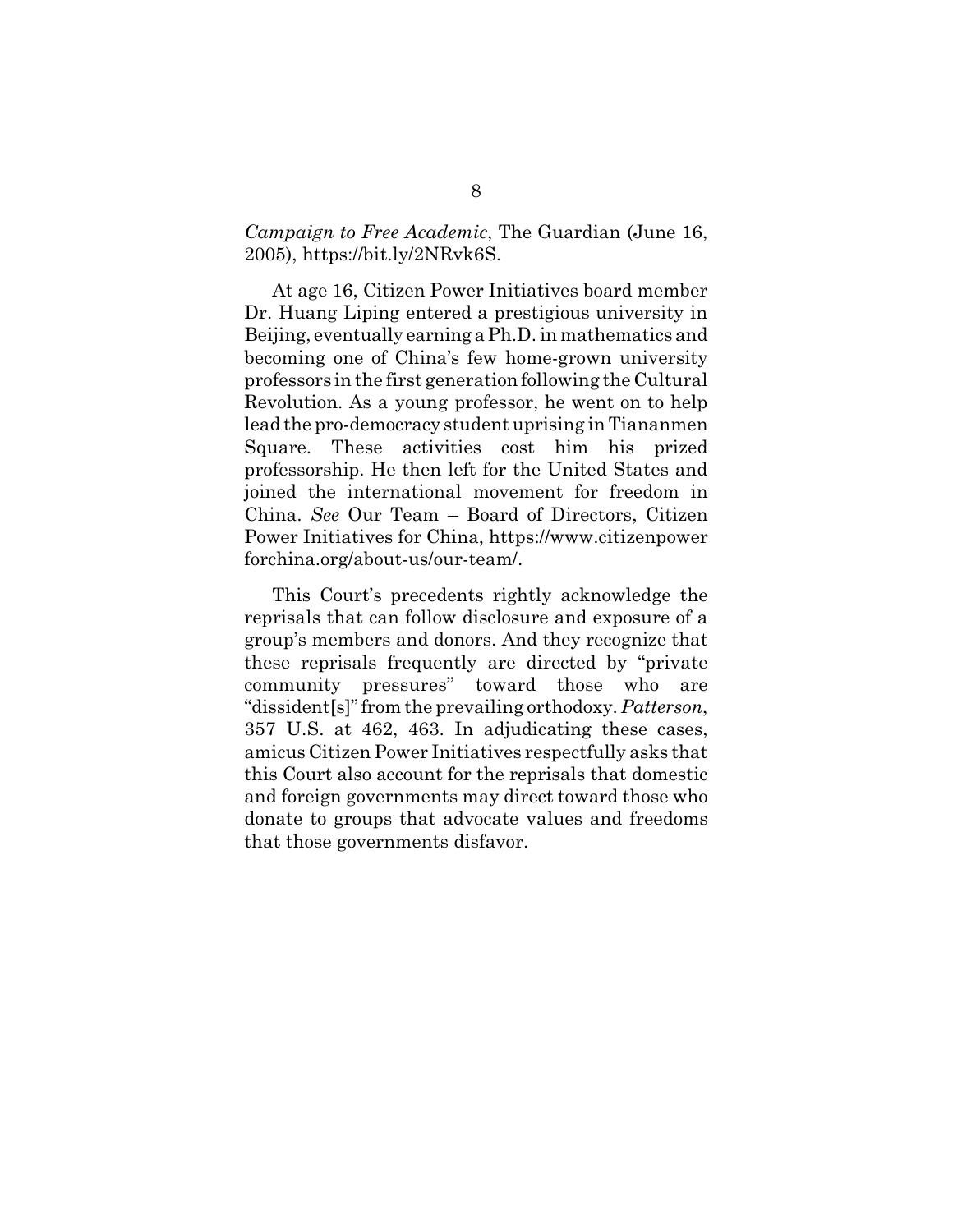## **II. California's Regime and the Ninth Circuit's Approach Are Inadequate to Protect Against the Range of Reprisals that Donors Can Suffer.**

California requires all charitable organizations that solicit contributions within the state to register and file periodic reports with its Attorney General, including a list of the names and addresses of all of their major donors. Cal. Gov't Code §§ 12548–12586; Cal. Code Regs. tit. 11,  $\S$  301 (2020). To be sure, the federal government also collects this information, but it does so to administer a federal tax benefit, and federal law requires that its collection of this information remain private, with civil and criminal penalties for disclosure. *See* 26 U.S.C. §§ 6104, 7213, 7431. By contrast, California has no analogous regulatory need for the information, and California law imposes no civil or criminal penalties for its disclosure. *See* Cal. Code Regs. tit. 11, § 301(b) (2016). Indeed, notwithstanding an informal policy of non-disclosure (later codified during the litigation), the district court found a "pervasive, recurring pattern of uncontained Schedule B disclosures—a pattern that has persisted even during this trial—[that] is irreconcilable with the Attorney General's assurances and contentions" of confidentiality. *Ams. for Prosperity Found. v. Harris*, 182 F. Supp. 3d 1049, 1057 (C.D. Cal. 2016). There also was "substantial evidence" that California's registry was "an open door for hackers" using unsophisticated techniques. *Ams. for Prosperity Found. v. Becerra*, 919 F.3d 1177, 1185 (9th Cir. 2019) (Ikuta, J., dissenting from denial of reh'g en banc).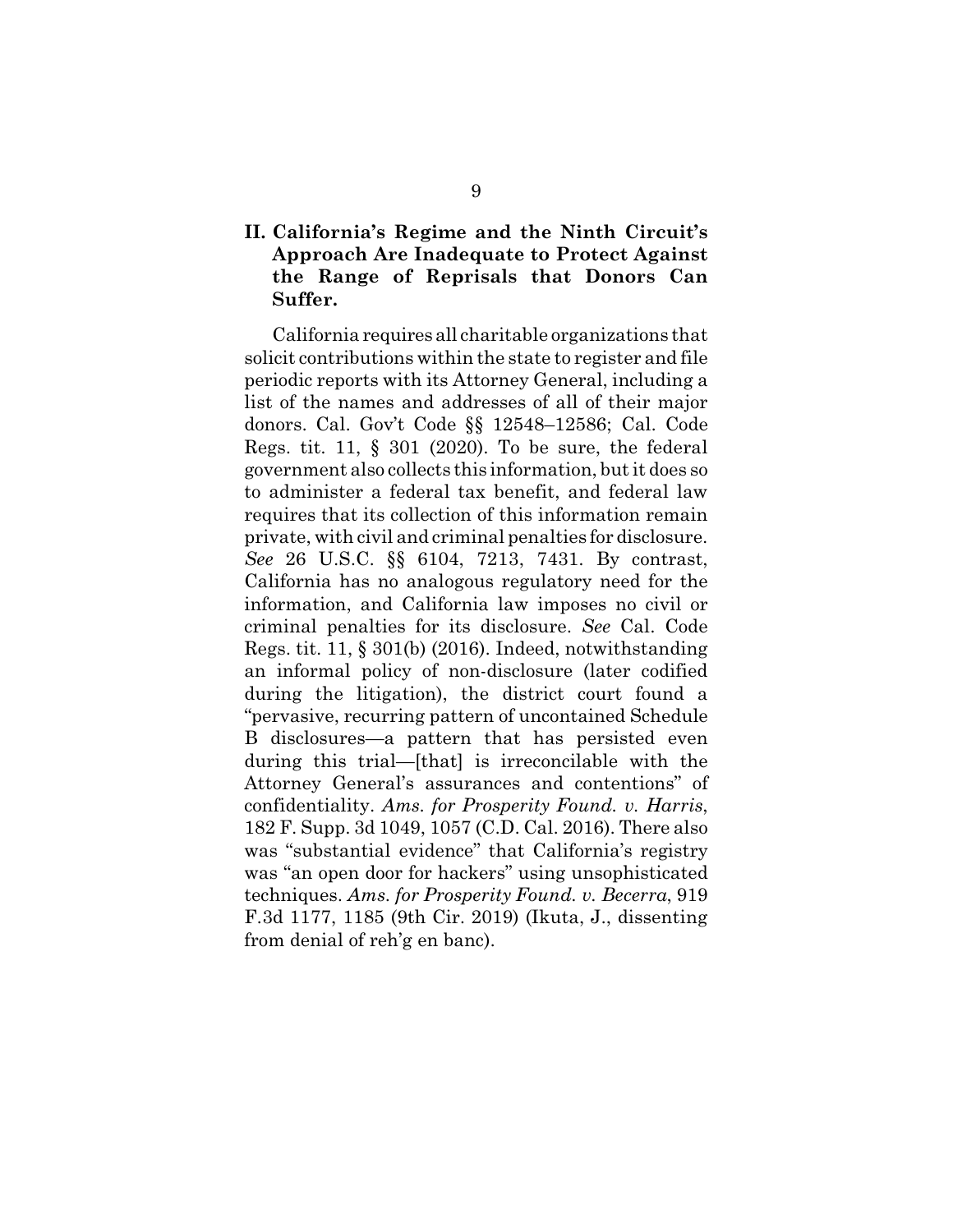The Ninth Circuit upheld California's global demand for donor information and its swiss-cheese data-privacy regime without requiring the state to demonstrate that its demand is narrowly tailored to its asserted law-enforcement interest. *Ams. for Prosperity Found. v. Becerra*, 900 F.3d 1000, 1008 (9th Cir. 2018). That approach fails to address the intolerable risk of exposure that California's regime has created and is wholly inadequate to protect the freedom of association from the kinds of reprisals set forth above. As Petitioners demonstrated, the district court found, and the dissenting Ninth Circuit judges acknowledged, California's blanket disclosure system has resulted in the exposure "of around 1,800 confidential Schedule Bs," and the vulnerability of "every confidential document in the registry—more than 350,000 confidential documents"—to hacking and exposure "merely by changing a single digit at the end of the website's URL." *Ams. for Prosperity Found.*, 919 F.3d at 1184–85 (Ikuta, J., dissenting from denial of reh'g en banc). These are intolerable risks that groups like Citizen Power Initiatives cannot afford to take.

Moreover, if this Court upholds California's blanket disclosure regime and the Ninth Circuit's approach, it will compound these intolerable risks and their infringement of associational freedom. For one thing, such a ruling necessarily would signal approval for the similar blanket disclosure regimes of at least two other states. *See* 19-251 Arizona Amicus Br. 6. One of them — New York — is the financial center of the United States. While groups seeking privacy for their donors could forgo fundraising in California and New York (not to mention the third blanket-disclosure state,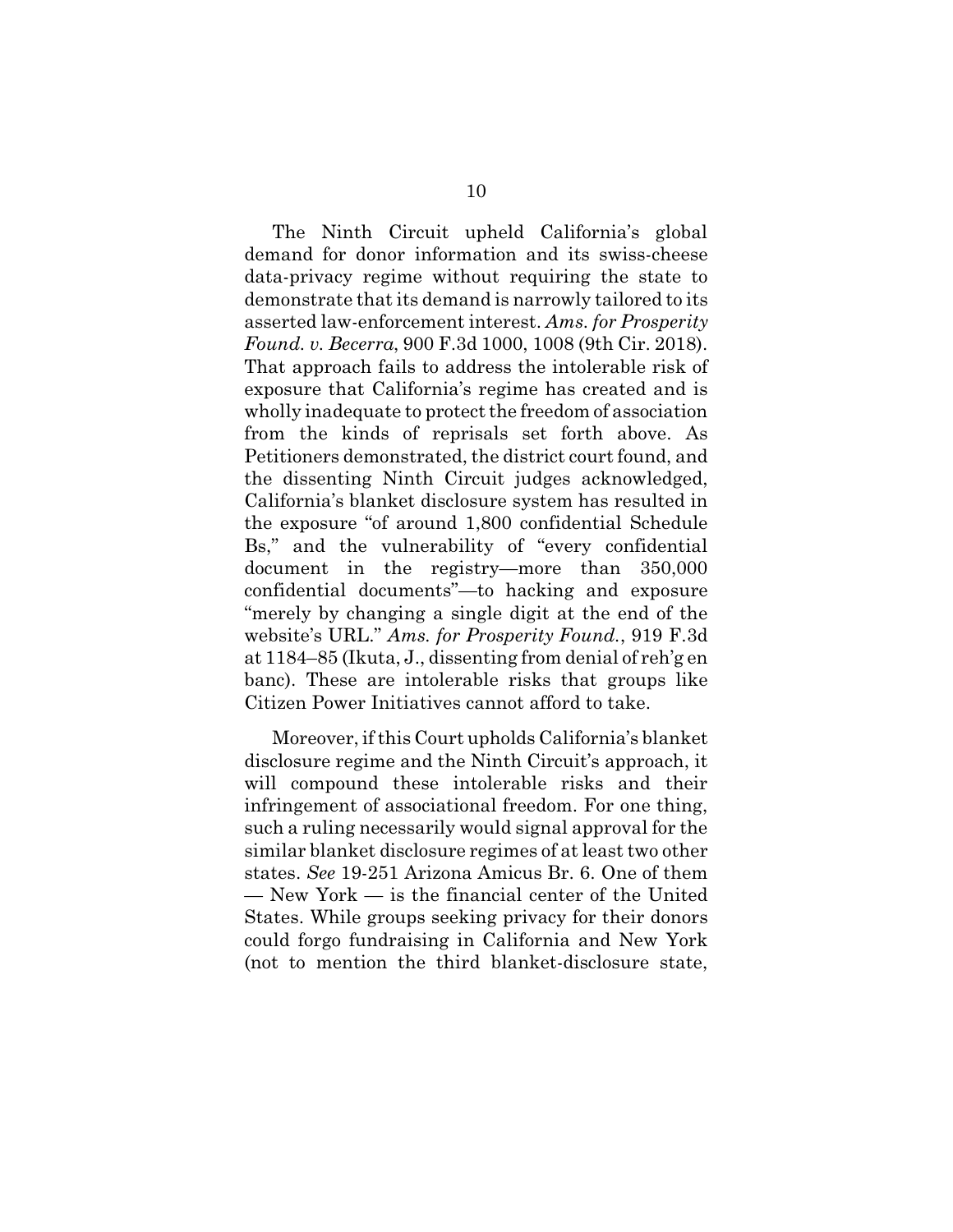Hawaii), doing so could significantly curtail their donations. That certainly would be the case for Citizen Power Initiatives. For the past three years, donations from New York have constituted more than half of its total support. Forgoing fundraising in blanketdisclosure jurisdictions thus is not a viable option for the organization.

In addition, the Ninth Circuit's approach, if validated by this Court, may invite additional jurisdictions to adopt regimes similar to California's. A multiplicity of blanket-disclosure regimes compounds the risk to the freedom of association. As the district court noted, a single exposure is all that is needed to invite harassment and reprisals, and once a donor list disseminates via the internet, "there is no way to meaningfully restore confidentiality." *Ams. for Prosperity Found.*, 182 F. Supp. 3d at 1057. The more jurisdictions and government employees that have access to groups' donor lists, the greater the risk of direct exposure (whether inadvertent or otherwise) and the greater the number of targets for hackers.

As to the latter concern, even crediting (over the district court's contrary factual findings) California's assurance that it has resolved the data-security issues that made its registry vulnerable to even the most rudimentary hacking techniques, *see Ams. for Prosperity Found.*, 903 F.3d at 1018–19, that assurance is of little comfort to groups like Citizen Power Initiatives whose donor lists are a target for sophisticated hacks by foreign powers and their agents. "Nothing is perfectly secure on the internet in 2018," *id.* at 1018, but perhaps one could reasonably demand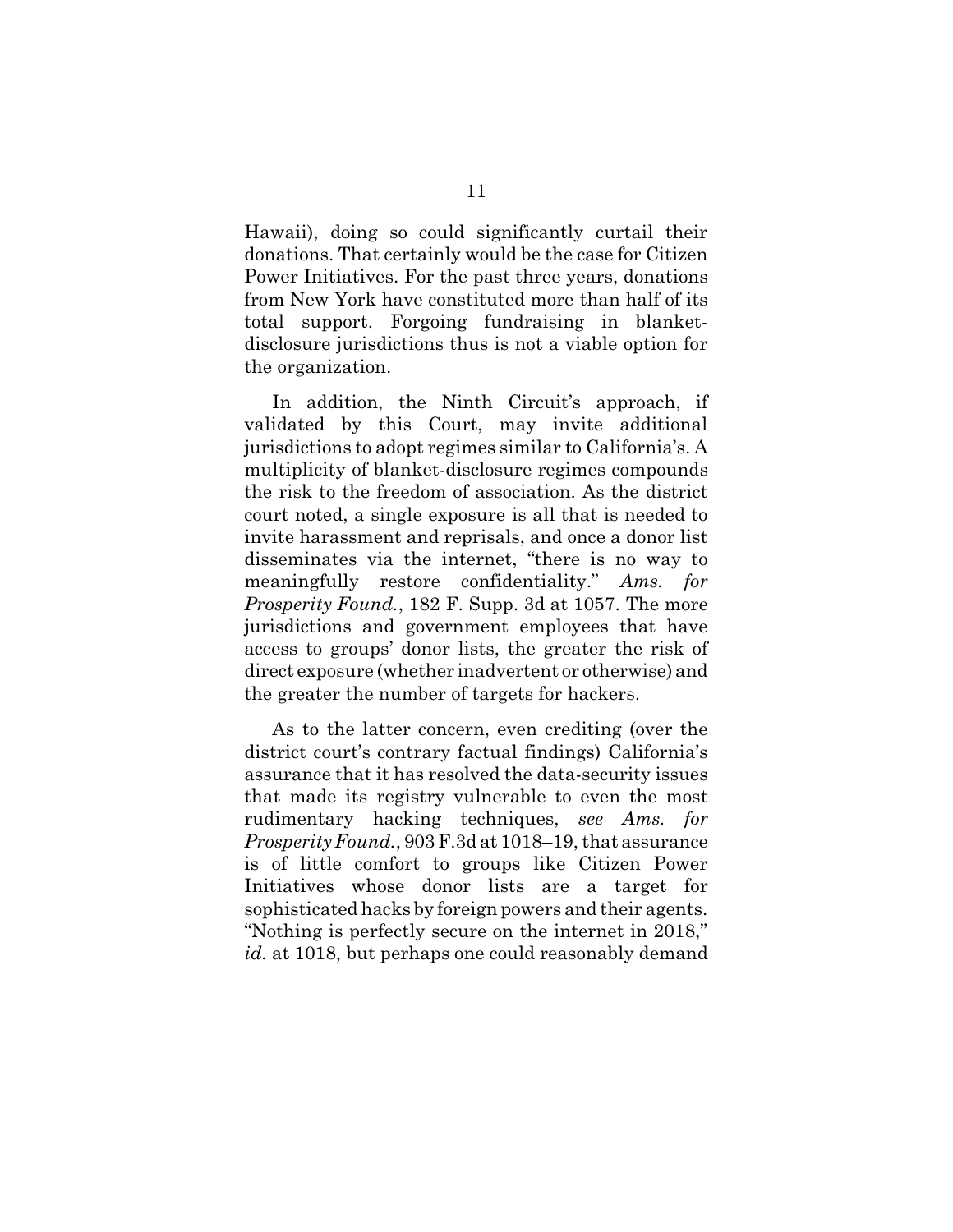that a state, at the very least, refrain from publicly posting donor names and addresses, and that it hide non-public URLs by more than a single digit. *But see Ams. for Prosperity Found.*, 919 F.3d at 1184–85 (Ikuta, J., dissenting from denial of reh'g en banc). These basic data-privacy measures, however, are no match for the sophisticated techniques of foreign hackers. *See, e.g.*, Justin Sink & John Walcott, *Chinese Hackers Said to Breach Federal Personnel Data Files*, Bloomberg News (June 4, 2015), http://bloom.bg/ 2MoCgbe; *see also, e.g.*, David E. Sanger, et al., *Scope of Russian Hacking Becomes Clear: Multiple U.S. Agencies Were Hit*, N.Y. Times (Dec. 14, 2020), http://nyti.ms/37Gwglj.

Amicus accepts that narrowly drawn disclosures may be necessary to fulfill genuine law-enforcement purposes, and such targeted disclosures will always carry some quantum of risk. But case-by-case demands do not pose nearly the same threat to donor privacy that global demands do. Blanket disclosure regimes like California's routinely put *all* donor information at significant risk of exposure by incompetent government employees and hacks by domestic and foreign actors. And they improperly impose this risk for the sake of mere "investigative efficiency" rather than investigative necessity. *Ams. for Prosperity Found.*, 919 F.3d at 1185 (Ikuta, J., dissenting from denial of reh'g en banc).

\* \* \*

In sum, amicus Citizen Power Initiatives is concerned that upholding California's blanket compelled-disclosure regime would significantly